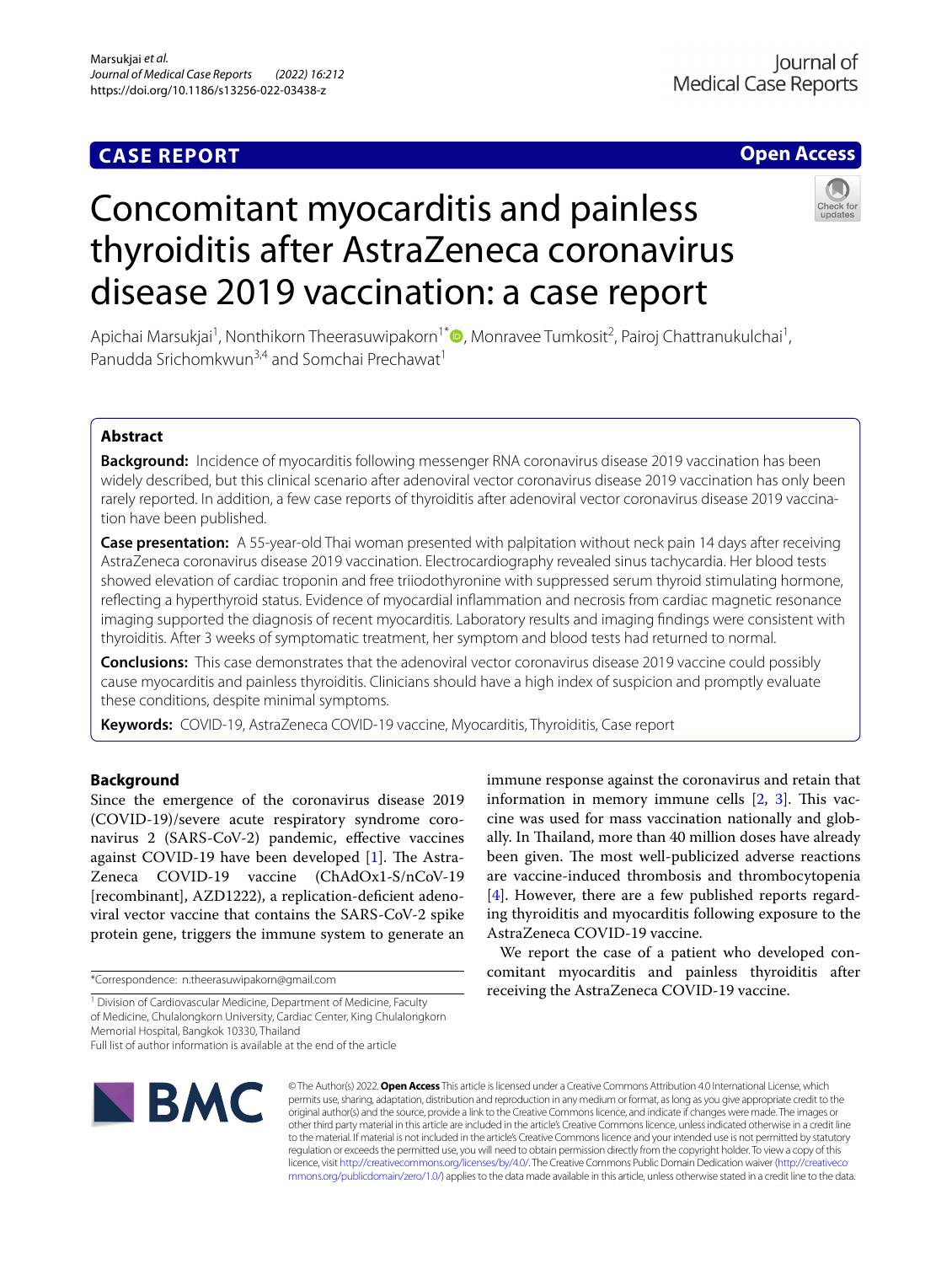#### **Case presentation**

A 55-year-old Thai woman presented with palpitation 14 days after receiving the second dose of the AstraZeneca COVID-19 vaccination. She had no history of fever, dyspnea, chest pain, neck pain, or weight loss. Her past medical histories were essential hypertension and hypercholesterolemia. She had no history of thyroid disease. On admission, she had tachycardia with a heart rate of 120/min. Other examinations including respiratory rate, body temperature, and thyroid gland were unremarkable. Twelve-lead electrocardiography (ECG) revealed sinus tachycardia without evidence of ST–T segment change. Plain chest radiography showed a normal cardiothoracic ratio and pulmonary vasculature. High-sensitivity cardiac troponin I was 2007.5 ng/L (normal < 15.6 ng/L). Thyroid function tests showed elevated serum free triiodothyronine of 7.37 pg/mL (normal 1.60–4.00 pg/mL), normal serum free thyroxine of 1.08 ng/dL (normal 0.70– 1.48 ng/dL) with suppressed serum thyroid stimulating hormone (TSH) of 0.113 uIU/mL (normal 0.350–4.940 uIU/mL). Thyroid peroxidase, thyroglobulin, and TSH receptor antibodies were negative (Table [1](#page-1-0)). High-sensitivity C-reactive protein (4.09 mg/L) and erythrocyte sedimentation rate (11 mm/h) were normal. Nasopharyngeal swab polymerase chain reaction tests for respiratory viruses including COVID-19 were negative. Thyroid ultrasound revealed normal thyroid gland size, homogeneous parenchyma without increased Doppler flow. Iodine-131 uptake study showed very low thyroid uptake (3.95% and 4.39% at 3 and 4 hours, respectively), consistent with thyroiditis. Transthoracic echocardiography (TTE) showed normal biventricular size and function. Cardiac magnetic resonance imaging (CMR) demonstrated basal inferoseptal segment hypokinesia on steadystate free precession (SSFP) cine images (see Additional fle [1](#page-3-4)) with evidence of myocardial edema on T2 mapping (64 ms, normal myocardium 41 ms), myocardial hyperemia on early gadolinium enhancement images, as well as myocardial necrosis on delayed gadolinium enhancement images, native T1 mapping (1511 ms, normal myocardium 1229 ms), and postcontrast T1 mapping (320 ms, normal myocardium 536 ms) (Figs. [1,](#page-1-1) [2](#page-2-0)). CMR fndings were suggestive of recent myocarditis according to the Lake Louise criteria. Endomyocardial biopsy was omitted because of mild symptoms. After 3 weeks of symptomatic

treatment with low-dose beta-blocker (propranolol 30

<span id="page-1-0"></span>**Table 1** Blood test results at baseline and follow-up at third week

| Reference       | <b>Baseline</b> | <b>Third week</b> |
|-----------------|-----------------|-------------------|
| < 15.6          | 2007.5          | 4.1               |
| $0 - 5.00$      | 4.09            | 0.82              |
| $0 - 28$        | 11              |                   |
| $1.60 - 4.00$   | 7.37            | 2.39              |
| $0.70 - 1.48$   | 1.08            | 0.93              |
| $0.350 - 4.940$ | 0.113           | 2.333             |
| < 115           | 12.90           |                   |
| < 34            | < 9.0           |                   |
| $0 - 1.75$      | 1.70            |                   |
|                 |                 |                   |



<span id="page-1-1"></span>**Fig. 1** Cardiac magnetic resonance imaging with conventional techniques showed multiple signs of acute focal myocarditis at the basal inferoseptal segment of the left ventricle (arrows). **A** Steady-state free precession (SSFP) cine image in basal short-axis (SAX) view demonstrating regional wall motion abnormality. **B** Early gadolinium enhancement image in basal SAX view revealing hyperenhancement, a sign of myocardial hyperemia. **C**, **D** Delayed gadolinium enhancement images in basal SAX and modifed four-chamber views depicting hyperenhancement, a sign of myocardial necrosis and fbrosis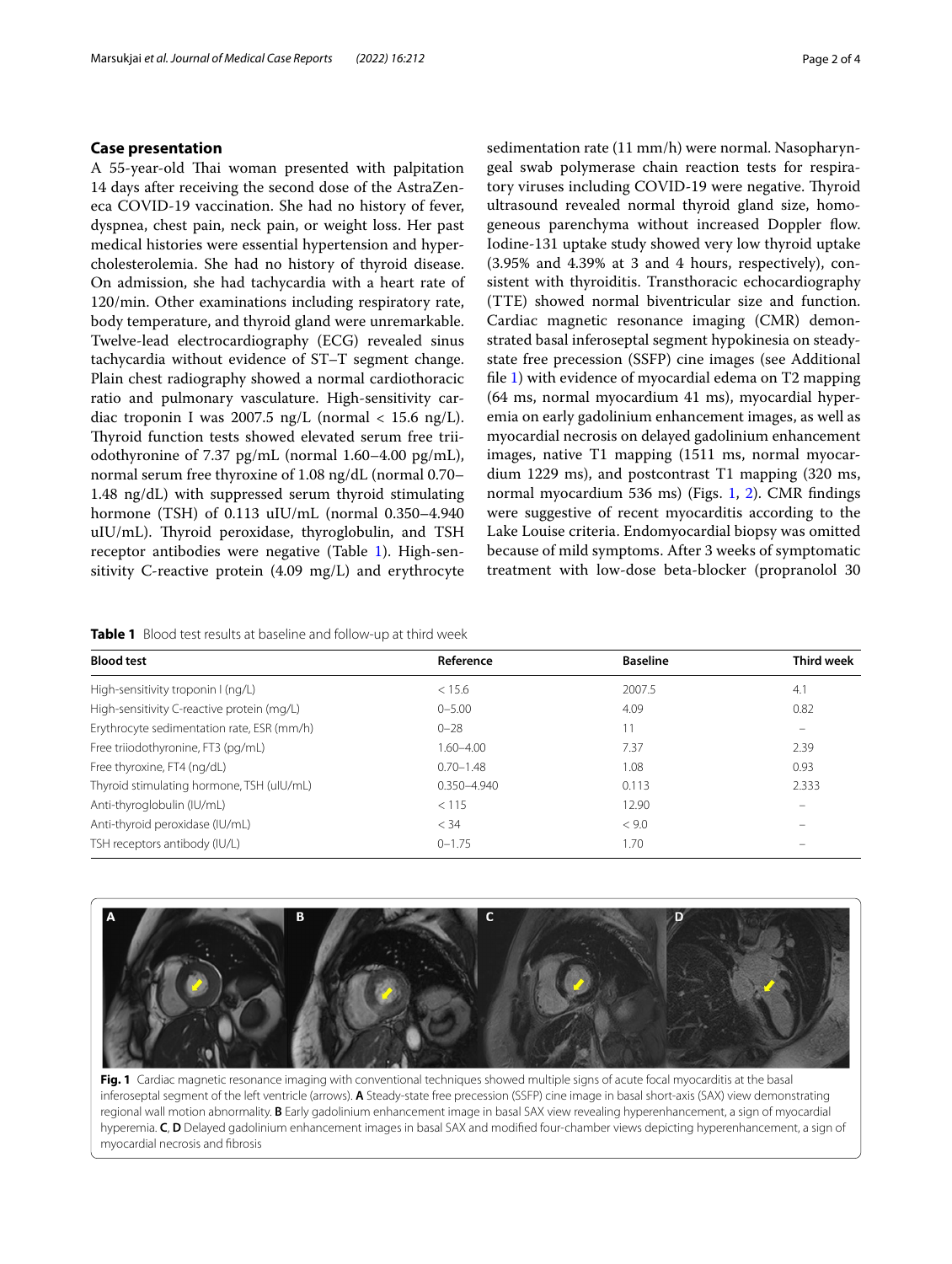

<span id="page-2-0"></span>mg/day) and exercise restriction, her symptom and blood tests had returned to normal (Table [1\)](#page-1-0).

#### **Discussion**

Myocarditis and pericarditis are well-known potential adverse reactions after mRNA-1273 and BNT162b2 vaccine administration  $[5]$  $[5]$ . They are not widely recognized as possible adverse reactions of AstraZeneca COVID-19 vaccine, though the incidence of suspected myocarditis– pericarditis following mRNA and AstraZeneca COVID-19 vaccine from the vaccine adverse event reporting system was similar (1.6–5.0 versus 2.0–3.7 per million doses, respectively) [[6\]](#page-3-6). To date, only a few cases of myocarditis following exposure to the AstraZeneca COVID-19 vaccine have been published [\[7](#page-3-7), [8](#page-3-8)]. Our patient age was not common for mRNA-induced myocarditis, but the typical age of AstraZeneca COVID-19 vaccinerelated myocarditis has not previously been concluded. Vaccine-related myocarditis usually presented with mild symptoms, which resolved spontaneously with conservative treatment [[7,](#page-3-7) [9](#page-3-9)]. A severe form presented with cardiogenic shock and need for hemodynamic support had been scarcely reported [[8,](#page-3-8) [10\]](#page-3-10). Chest pain is the most common presentation; unlike other reports, our case presented with palpitation, which could be a manifestation of myocarditis, thyroiditis, or both [[9](#page-3-9)]. CMR is recommended, in addition to ECG, cardiac markers, and TTE, for myocarditis with minimal symptoms due to noninvasiveness and trustworthy tissue characterization ability  $[11]$  $[11]$ . This case highlights the significance of CMR for diagnosis of myocarditis, particularly when the presentation is mild and TTE fndings are negative.

Post-vaccination thyroiditis, a well-knwon autoimmune/infammatory syndrome induced by adjuvants (ASIA), has been reported after various types of vaccine, including all COVID-19 vaccine platforms. This condition predominantly afects women in an age range from 26 to 75 years [\[12](#page-3-12)–[14\]](#page-3-13). Symptoms, typically mild and self-resolving without specifc treatment, can occur 4–21

days after vaccination. Most patients have neck pain at the onset, while only one case of painless thyroiditis, as in our patient, has been reported  $[13]$  $[13]$ . At the onset of presentation, patients can have hyperthyroid (most common), hypothyroid, or euthyroid status [[13](#page-3-14)]. Diferential diagnoses of post-vaccination thyrotoxicosis included Graves' disease, and co-occurrence of subacute thyroiditis and Graves' disease was also reported  $[15]$  $[15]$  $[15]$ . Thyroid antibodies and iodine-131 uptake should be investigated to clarify the etiology of thyrotoxicosis.

AstraZeneca COVID-19 vaccine contains recombinant replication-defcient chimpanzee adenovirus vector encoding the SARS CoV-2 spike protein. Possible mechanisms for post-vaccination myocarditis and thyroiditis are molecular mimicry between SARS CoV-2 spike protein and self-antigens (myocyte protein and thyroid peroxidase) as well as triggering of preexisting dysregulated immune pathways [[9](#page-3-9), [16,](#page-3-16) [17](#page-3-17)]. However, the entire mechanism is unclear.

To our knowledge, this is the frst case report of concomitant myocarditis and painless thyroiditis following AstraZeneca COVID-19 vaccine administration. The true association cannot be established, although we demonstrate the temporal relationships between vaccine and these conditions.

#### **Conclusion**

This case demonstrates that the adenoviral vector COVID-19 vaccine could possibly cause myocarditis and painless thyroiditis. Clinicians should have a high index of suspicion and promptly evaluate these conditions. Given a low incidence and minimal symptoms in most cases, the COVID-19 vaccine is recommended in the pandemic situation because the beneft from the vaccine greatly outweighs the risks.

#### **Abbreviations**

CMR: Cardiac magnetic resonance imaging; COVID-19: Coronavirus disease 2019; ECG: Electrocardiography; GRE: Spoiled gradient echo; SAX: Short-axis;